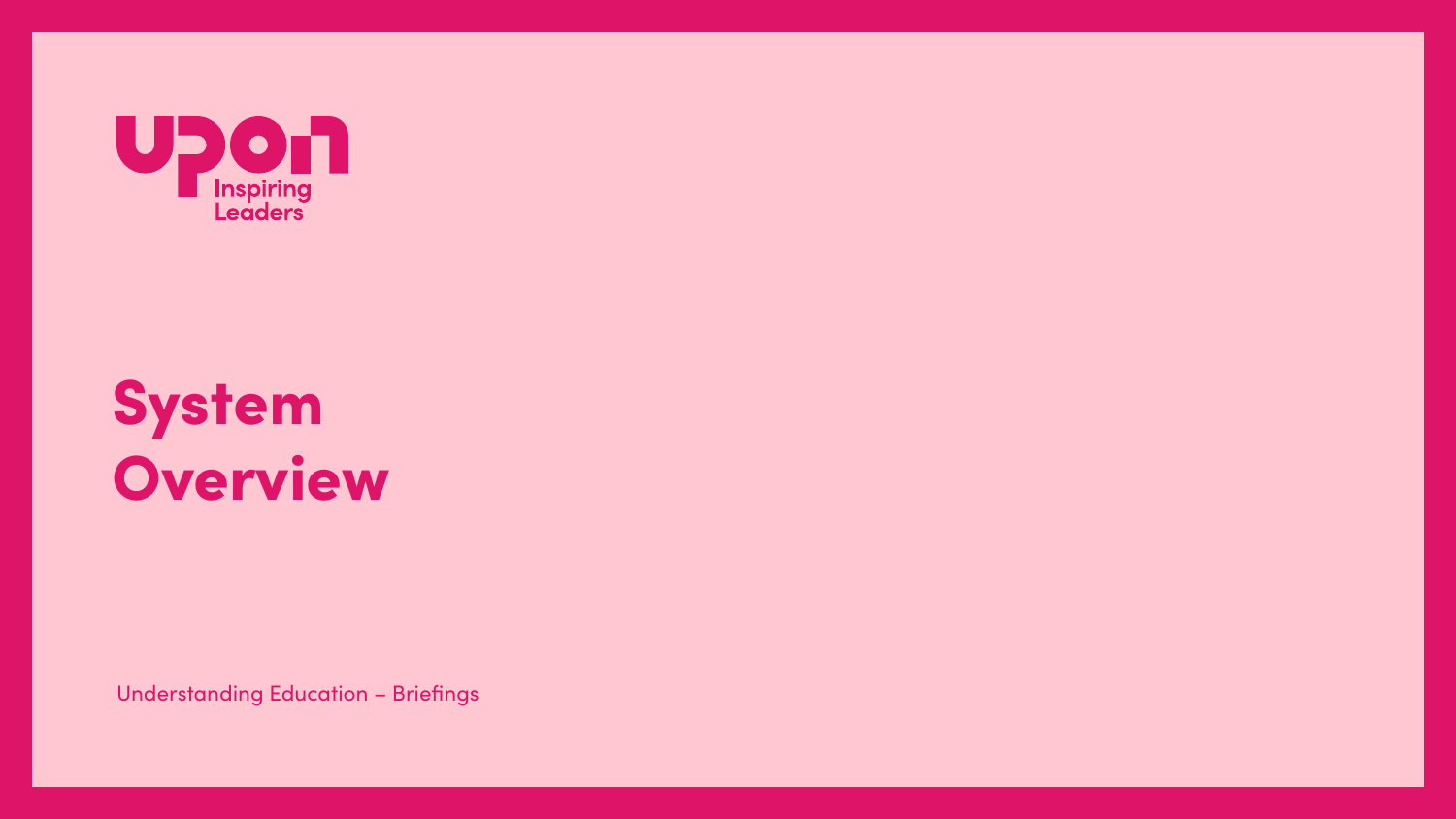# What do I need to know?

# **Overview**

The DfE has overall responsibility for Children's Services and Education and works with a number of agencies, including Ofsted, which has the responsibility for inspecting schools. Full time education is compulsory for all children from 5-18. Whilst local authorities are responsible for state funded schools at a local level, many schools have converted to academy status which means they are free from local authority control and receive their funding directly from central government through the Education Funding Agency. Reforms and changes in policy over the last ten years have seen the creation of free schools and the growth of academies. New structures of accountability have accompanied these changes with the introduction of Regional School Commissioners and Multi Academy Trusts.

Given the creation of these additional intermediary roles, it is sometimes difficult for parents to understand where accountability lies if a school is underperforming or they do not believe their child is being supported adequately in school. The local authority also has statutory responsibilities, for example, in relation to children with Special Educational Needs and Disabilities, whether children are in maintained schools or Academy provision. And whilst the 'school improvement' role no longer sits with local authorities, they still have a responsibility to champion high standards of education across all schools in their area. The local authority therefore retains a number of responsibilities for all children regardless of the type of school they attend. Categories of all schools, including church schools and foundation schools are explained in further detail in Appendix A.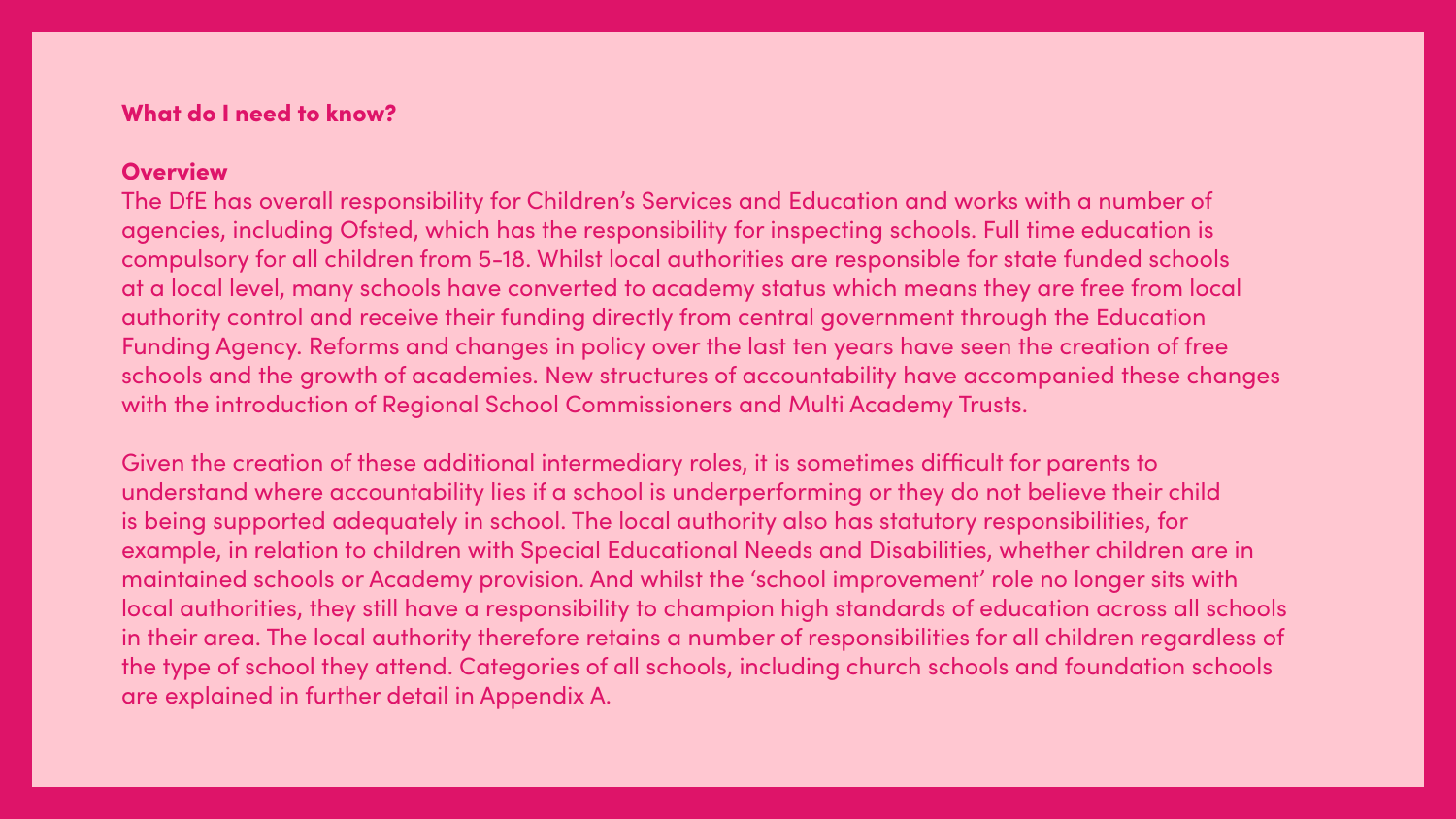# Stages of Education:

- •Early Years Foundation Stage (ages 3-5)
- •Primary education Key Stages 1 and 2 (ages 5-11)
- •Secondary education Key Stages 3 and 4 (11-16)
- •Further education Key Stage 5 (ages 16-18)

Local authorities receive government funding to support the provision of free early years provision for 38 weeks of the year including: •15 hours per week for disadvantaged 2 year olds

- •15 hours per week for all 3 and 4 year olds (the universal entitlement)
- •15 hours of additional provision for eligible working parents of 3 and 4 year olds

Students can leave school at 16 but they are required to do one of the following:

- •Stay in full time education
- •Start an apprenticeship or traineeship
- •Spend 20 hours or more a week working or volunteering, while in part time education or training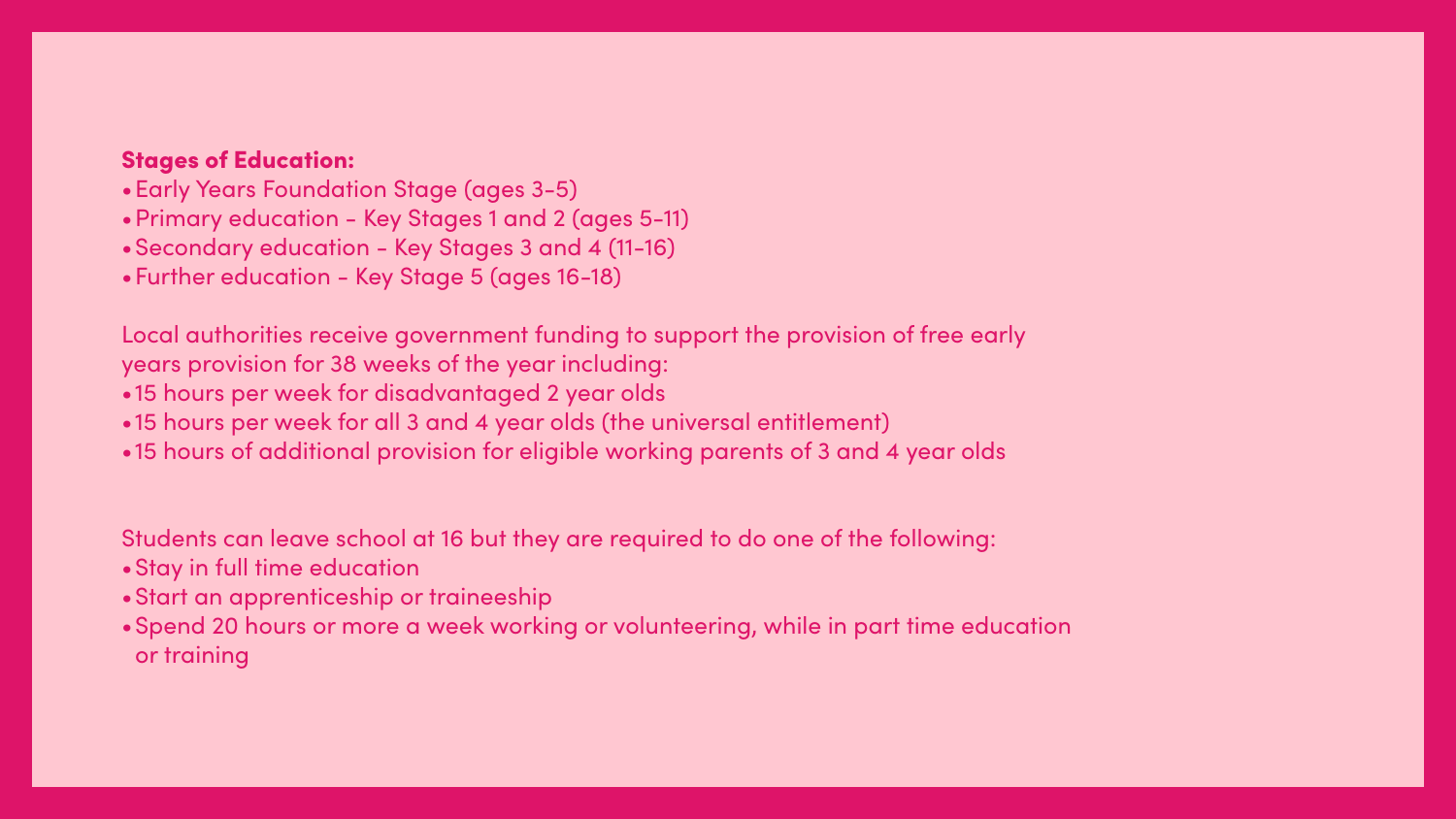Although education is compulsory, school is not, and parents can choose to educate their children at home. The local authority has a duty to monitor the suitability of the education being provided on an annual basis and they must produce an Elective Home **Education (EHE) policy.** 

Local authorities must also ensure that children missing education are reintegrated back into full time education as soon as possible and they are required to identify those 16 and 17 year olds who are not in education, employment or training (NEET).

# **The National Curriculum**

All maintained schools are required to follow the National Curriculum but academies and independent schools are not required to do so. They must nevertheless teach "a broad and balanced curriculum" including maths, English and science and they must also teach religious education. (It should be noted that the Government has suspended some of these tests during COVID).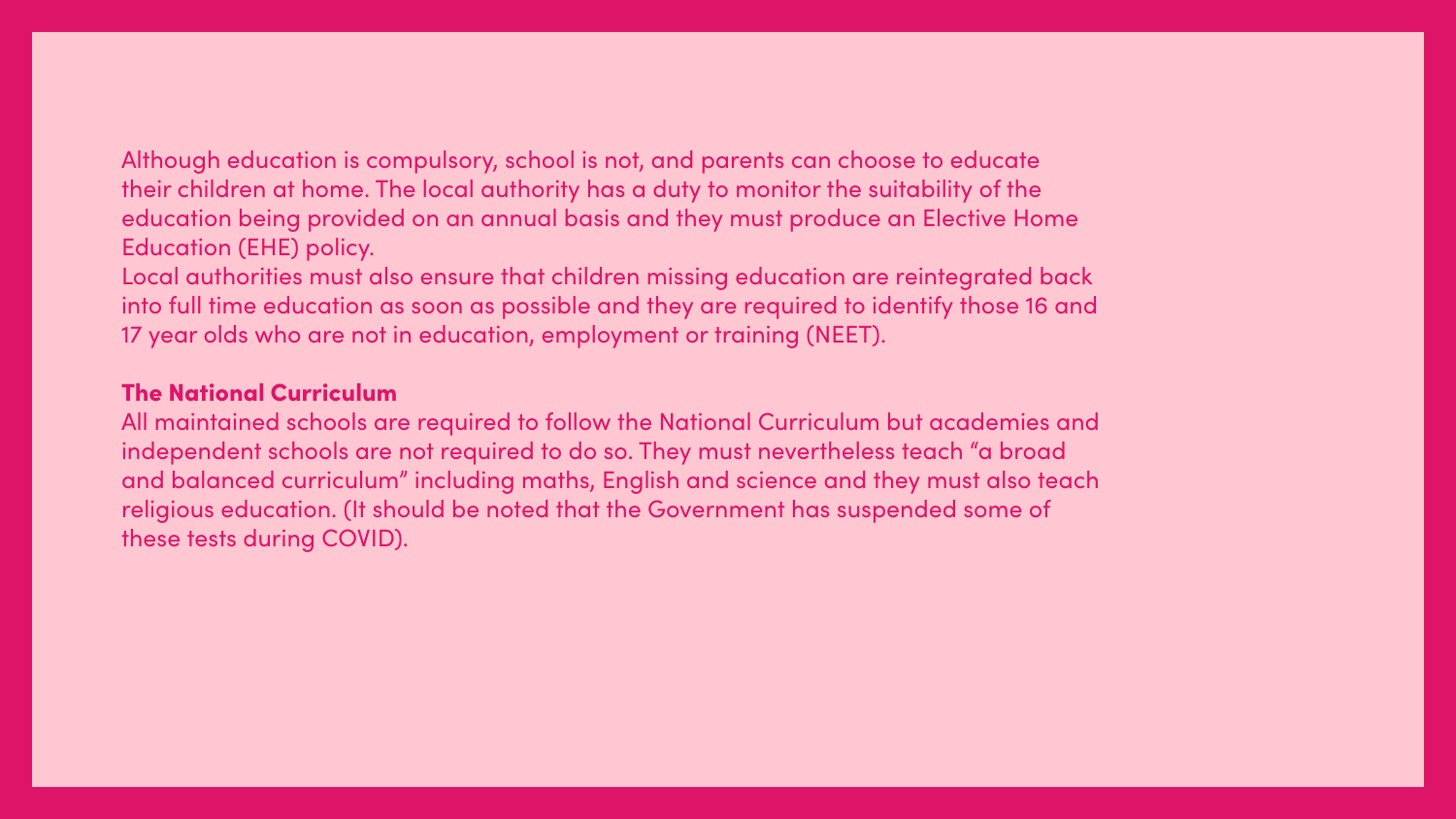| <b>Key Stage</b>               | <b>Age of child</b> | Assessment                                                                        |
|--------------------------------|---------------------|-----------------------------------------------------------------------------------|
| <b>Early Years (Nursery)</b>   | 3-4 years           |                                                                                   |
| <b>Early Years (Reception)</b> | 4-5 years           | <b>Teacher assessments</b>                                                        |
| Key Stage 1 (Year 1)           | 5-6 years           | Phonics screening che<br>available in all aspect<br>and submit data to th         |
| Key Stage 1 (Year 2)           | 6-7 years           | National tests (multipl<br>authority must arrang<br>are moderated at lea          |
| <b>Key Stage 2 (Year 6)</b>    | 10-11 years         | <b>National tests and ted</b><br>are externally set (SAT<br>according to guidance |
| Key Stage 3 (Years 7-9)        | $11-14$ years       | <b>None</b>                                                                       |
| Key Stage 4 (Years 10 and 11)  | 14-16 years         | <b>GCSEs (Now graded f</b><br>grades. 5 is a strong p                             |
| Key Stage 5 (Years 12 and 13)  | 16-18 years         | A Levels or other nation<br>(T Levels were introdu                                |

 $\rho$  aning check (schools undertake the checks but the local authority must ensure training is l aspects of the check. They must also collect the results from schools, quality assure these  $\mathsf{a}$  to the DfE)

(multiplication tables) and teacher assessments in English, maths and science. The local arrange a robust programme of moderation to ensure all schools they are responsible for d at least every four years.

and teacher assessments in English and maths, and teacher assessments in science. These set (SATs) and it is the responsibility of the Headteacher to ensure these are administered quidance.

graded from 9-1, 9 being the highest. Grades 9,8 and 7 correspond to the old A $^\star$  and A strong pass and 4 is a standard pass.

**Ner national qualifications** introduced in 2020)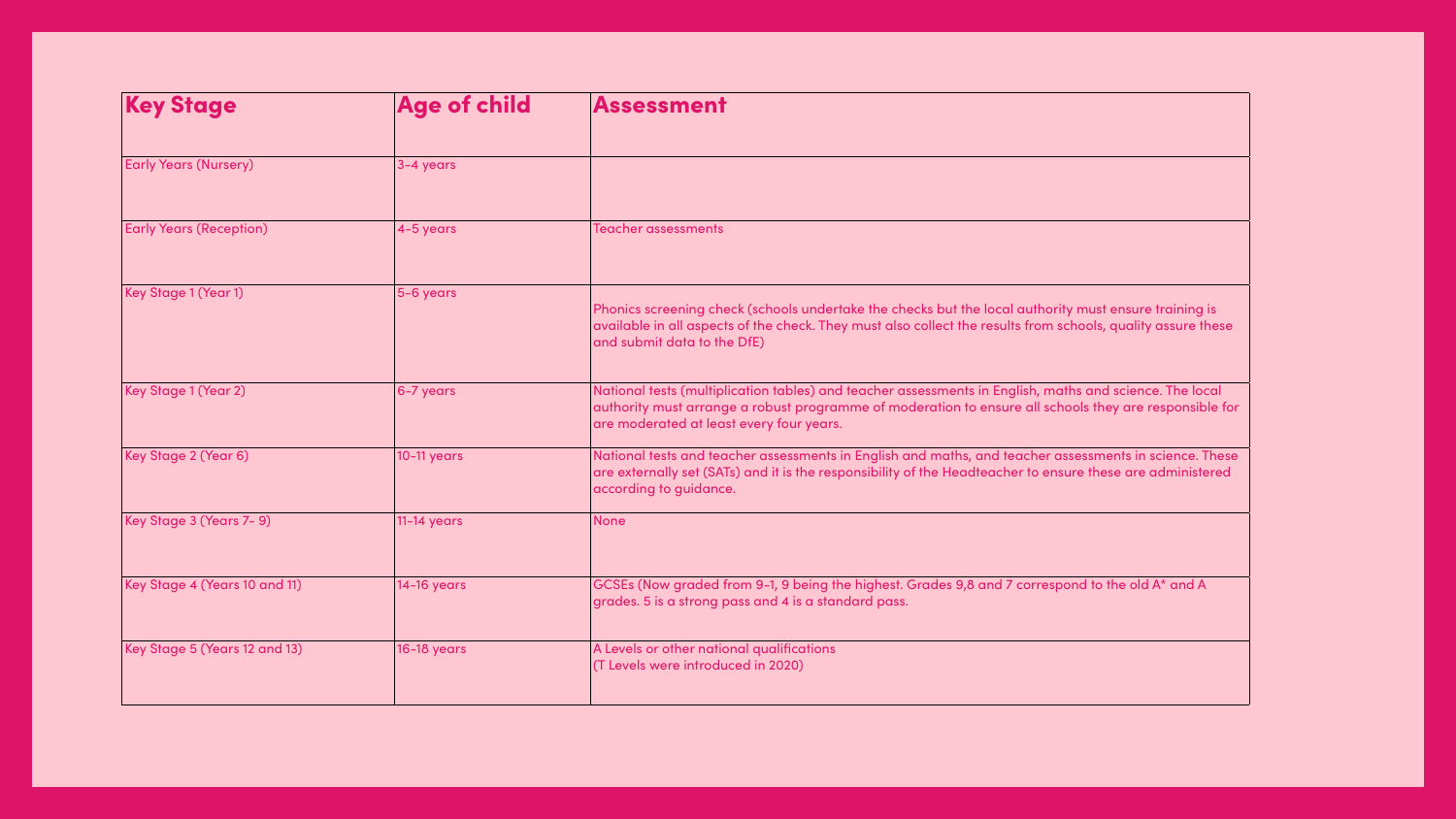# The Role of the Secretary of State at the DfE

He has overall responsibility for the department: early years, children's social care, teacher recruitment and retention, school curriculum, school improvement, academies and free schools, further education, apprenticeships and skills, higher education and equalities.

## The Role of the Education and Skills Funding Agency

The Education and Skills Funding Agency (ESFA) is a single agency accountable for funding education and, on behalf of the Government:

- •provides local authorities with funds to support early years education and maintained schools
- •directly funds academies
- 

•directly funds education and training provision for 16-18/19 year olds in sixth form colleges and FE institutions

# The Role of Local Authorities

Local authorities are the strategic lead for all services for children and young people from birth to 19, for young people with an Education and Health Care Plan (EHCP) and for young offenders in youth custody. The local authority's role is defined by the Secretary of State in terms of the following core functions: •acting as champions for parents and families

- •ensuring every child has a school place
- •ensuring the needs of vulnerable pupils are met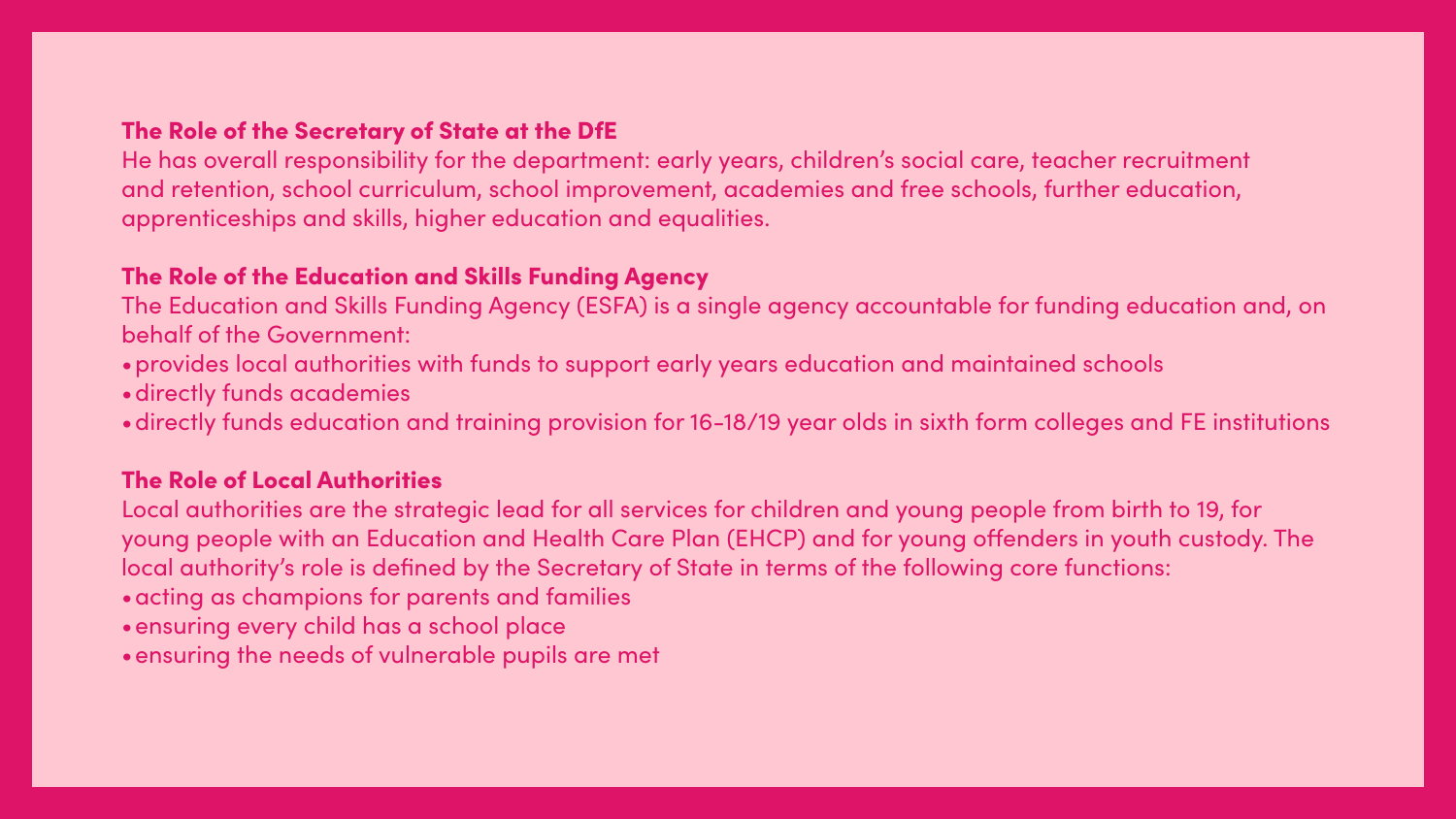Within these core functions are some key responsibilities:

School Places - ensuring there are sufficient suitable places for children in their area and identifying where there is a need for a new school. This must be a free school for which the local authority must provide the site and associated capital costs. There is also a duty on the local authority to ensure that free early years provision in their area is sufficient.

School Admissions - local authorities coordinate admissions to schools in their area and must publish a single prospectus offering parents details of admission policies of all schools in their area whether maintained, academies or free schools. Whilst the local authority determines the admissions arrangements for community and voluntary controlled schools, for other schools, it is the school governing body (voluntary aided schools, for example) or the academy trust, that determines these. The local authority must consult on any proposed changes to admissions and follow the guidance in the School Admissions Code.

**Financial Management** - local authorities finance all maintained schools using funding received from central government - the Dedicated Schools Grant (DSG). This funding is then allocated to schools according to what is now the National Funding Formula which sets out a formula for how Primary and Secondary schools should be funded. The local authority is required to establish a School Forum on which maintained schools and academies are represented. The Forum has a consultative role in respect of certain elements of the formula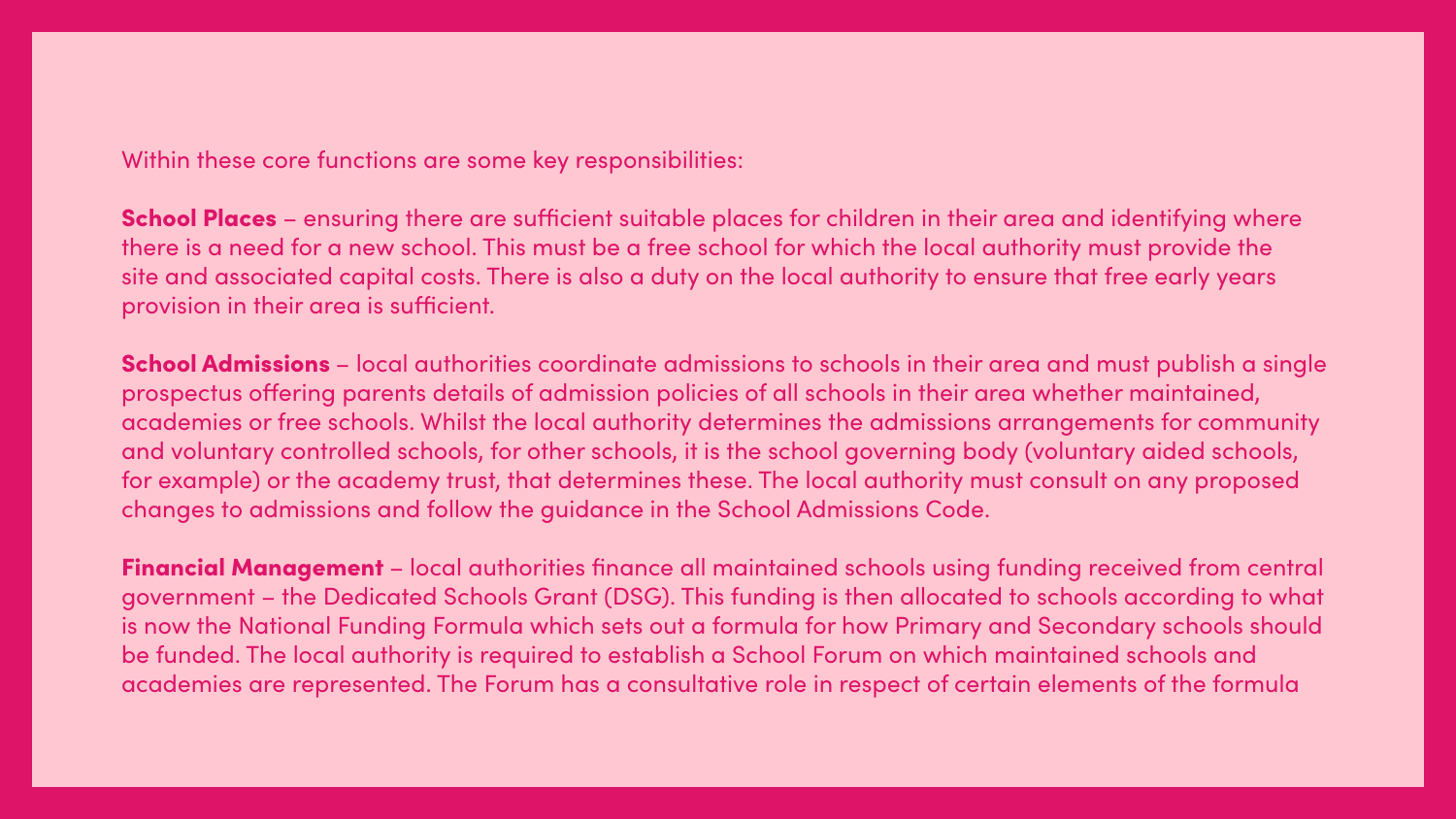but it does determine how much the LA can retain to fulfil its statutory duties. Academies receive their funding directly from central government but they are able to vote on certain issues at School Forum.

**Staffing** – the local authority is the employer of staff in community schools, voluntary controlled schools and special schools (if they are community schools). However, the responsibility for deciding the number of staff required and the selection and recruitment of staff falls to the governing body of each school. In other categories of school (foundation schools and voluntary aided schools), the school governing body is the employer. In academies, the employer is the academy trust.

Promoting high standards of education and intervening where there are concerns – local authorities are expected to act as "champions of high standards of education across their schools." They are required to: •Understand the performance of maintained schools in their area, using data as a starting point to identify any that are underperforming, while working with them to explore ways to support progress •Work closely with the relevant RSC, diocese and other partners to ensure schools receive the support they

•Where underperformance is identified in a maintained school, the local authority should work proactively with the relevant RSC, including sending warning notices and using intervention powers where this will

- 
- need to improve
- improve leadership and standards
- support other schools and enable other schools to access the support they need to improve

•Encourage good and outstanding maintained schools to take responsibility for their own improvement,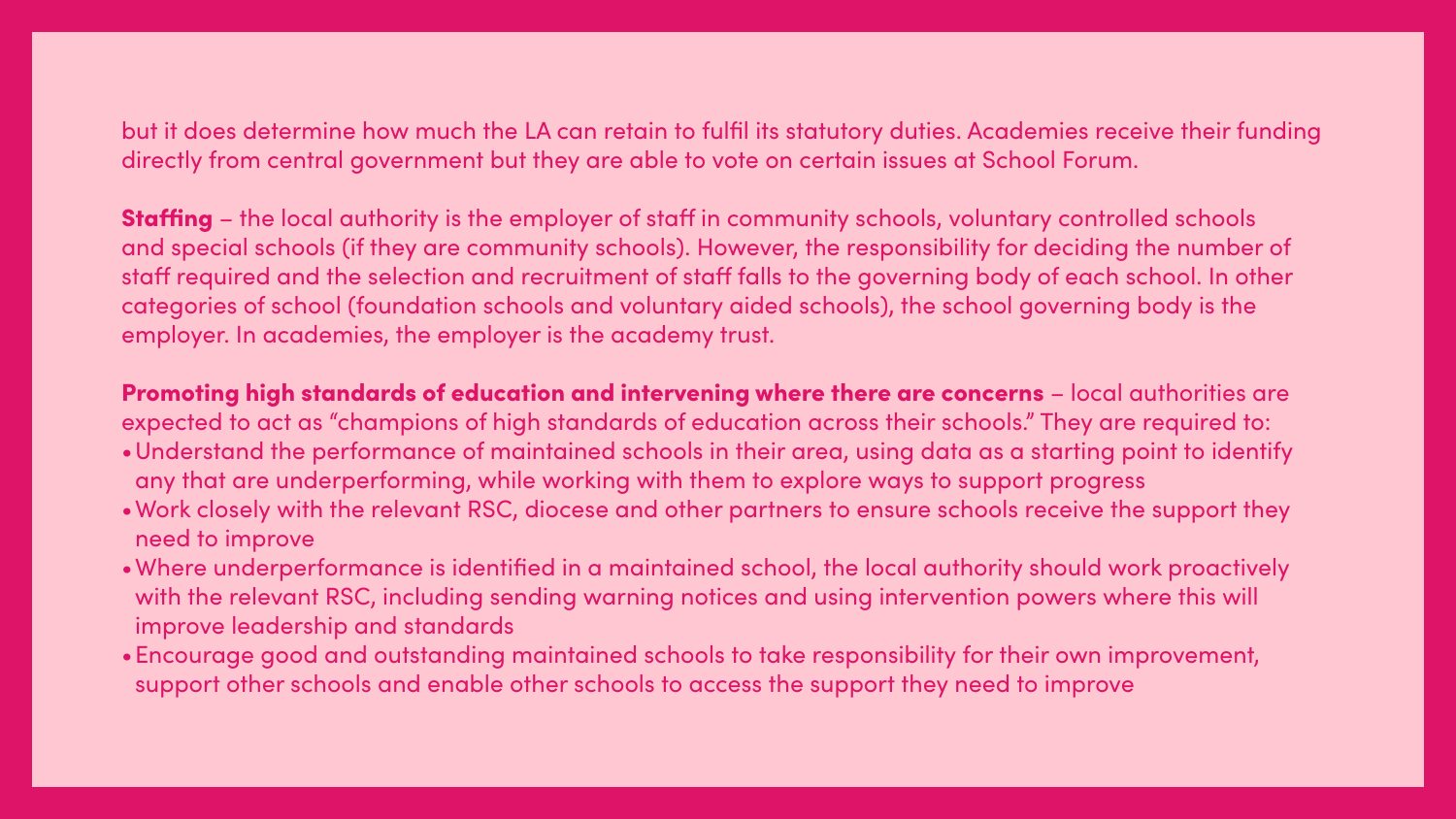Local authorities receive a 'School Improvement Monitoring and Brokering Grant' to assist them in providing support to schools and schools themselves are entitled to certain funding from the DfE through a tiered system if they have not yet been judged 'good'.

Academies are accountable to the Secretary of State for their performance. However, if a local authority has a concern about an academy's standards, they can raise these with the relevant RSC. The local authority has a responsibility to ensure that schools are challenged if they are underperforming and it is generally the case that they will be working closely with their regional RSC to make sure that all schools are being held to account and that the RSC is satisfied that there are robust plans in place to ensure improvement. RSCs are expected to apply the same rigour to academies and free schools as local authorities are expected to apply to maintained schools.

Attendance – attendance at school is a parental responsibility. Parents and carers have a legal duty to ensure children of school age receive a suitable full time education. Where parents fail to secure good attendance at school and attendance drops below 85% or there is a concern about attendance generally, the headteacher must refer this to the local authority so that the Education Welfare Officer can work with parents to improve matters. The Headteacher can also decide whether a Fixed Penalty Notice (£60) should be issued to the parent(s) as an alternative to prosecution. If this is not paid, the local authority can proceed to prosecution.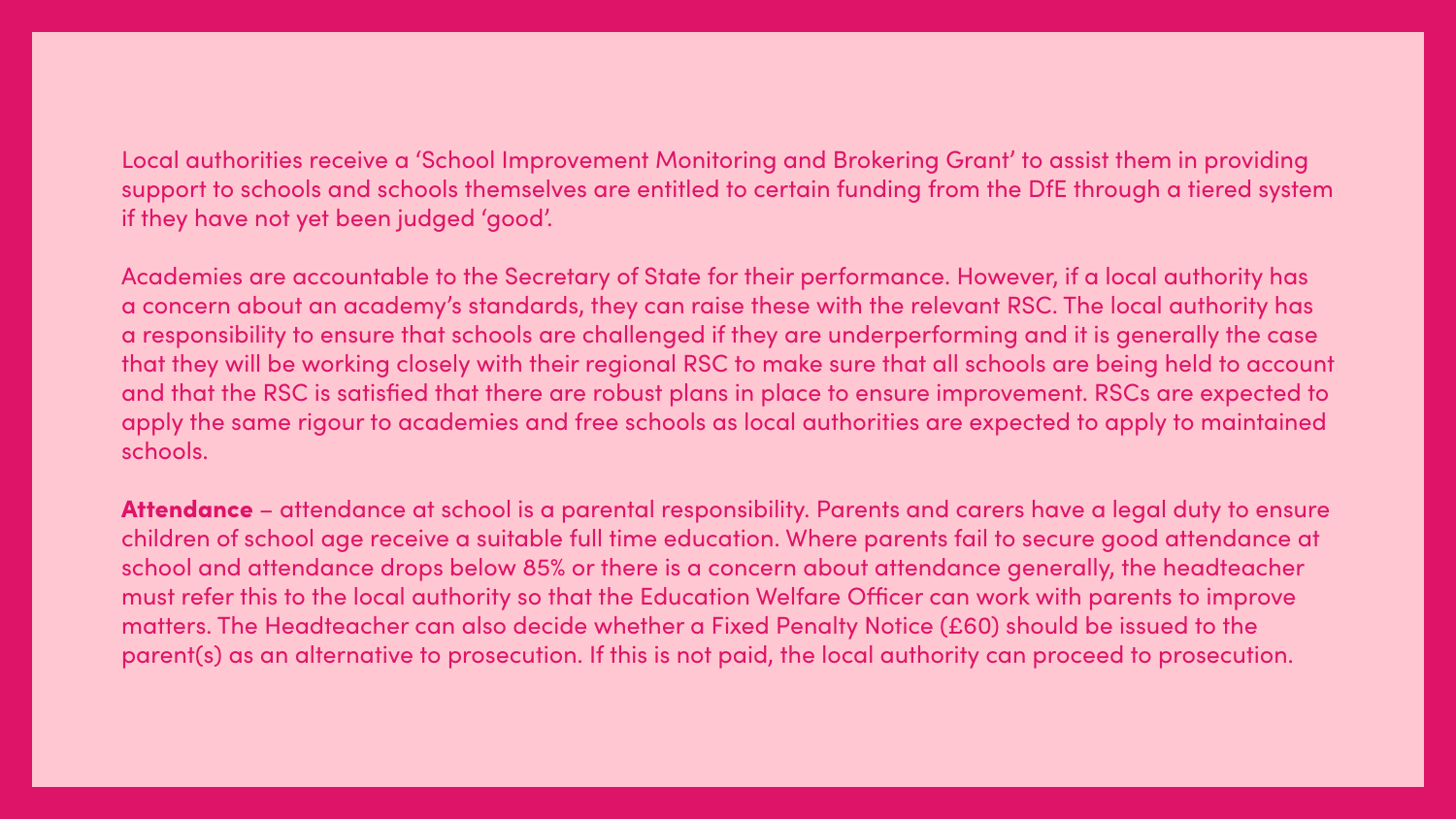Safeguarding and promoting the welfare of children in their area – local authorities have a range of statutory duties in relation to vulnerable children, including those with disabilities and special educational needs (SEN from 0-25 years), excluded children, children in need of mental health support, and looked after children. The Virtual School Head has particular responsibility for promoting the educational achievement of looked after children (LAC).

# Prevent Duty

Local authorities, colleges and childcare providers also have a responsibility to prevent children and young people from being drawn into terrorism. This is known as the 'Prevent Duty' and requires the relevant agencies to work together to produce a risk assessment for their area and an action plan to address this.

Special Educational Needs and Disabilities (SEND) – in brief, under the Children and Families Act 2014, the

local authority must:

•Make arrangements for Education, Health and Care Needs assessments of pupils/students and maintain

- •Ensure a sufficiency of provision for pupils with SEND and review it annually
- EHC Plans
- •Publish information on SEN funding and provision (Local Offer)
- •Monitor the progress of children with SEND
- •Provide a statutory information, advice and support service (IASS) to parents of pupils with SEND
- •Provide mediation services to parents of pupils with SEND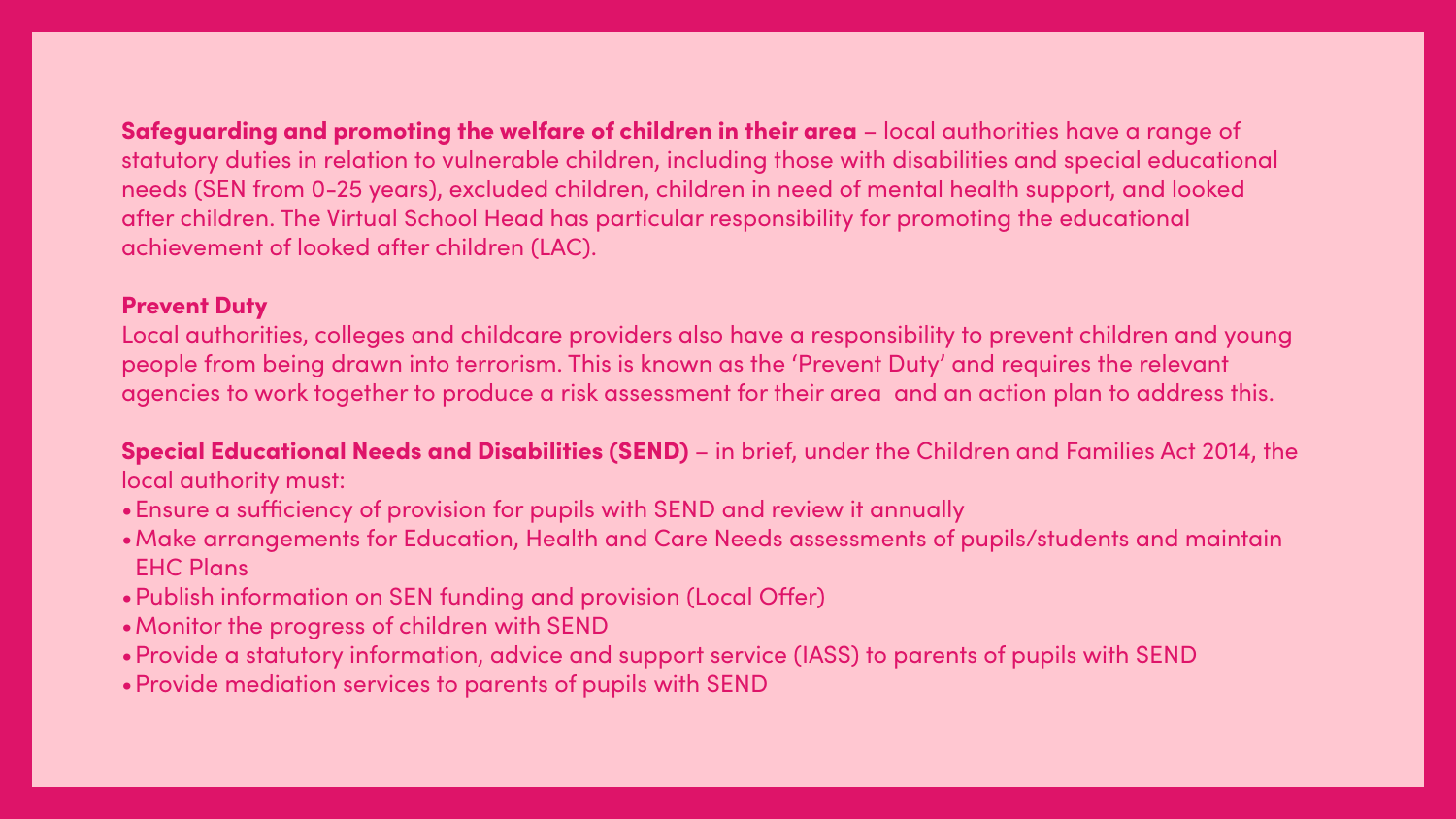# Other LA duties include:

•Promoting the education of looked after children and previously looked after children (Virtual Headteacher

- •Provision of alternative education (AP)
- •Provision of education for children with health needs who cannot attend school
- role)
- •Identification of children missing education
- •Provision of free school meals
- •School transport for those who do not live within walking distance
- •Setting term and holiday dates for community and voluntary controlled schools
- syllabus for RE
- •Policies and procedures for Health and Safety in schools
- •Securing training for school governors

•Establishing and servicing a SACRE (Standing Advisory Council on Religious Education) to agree a local

This list is not exhaustive but provides many of the key duties of the local authority.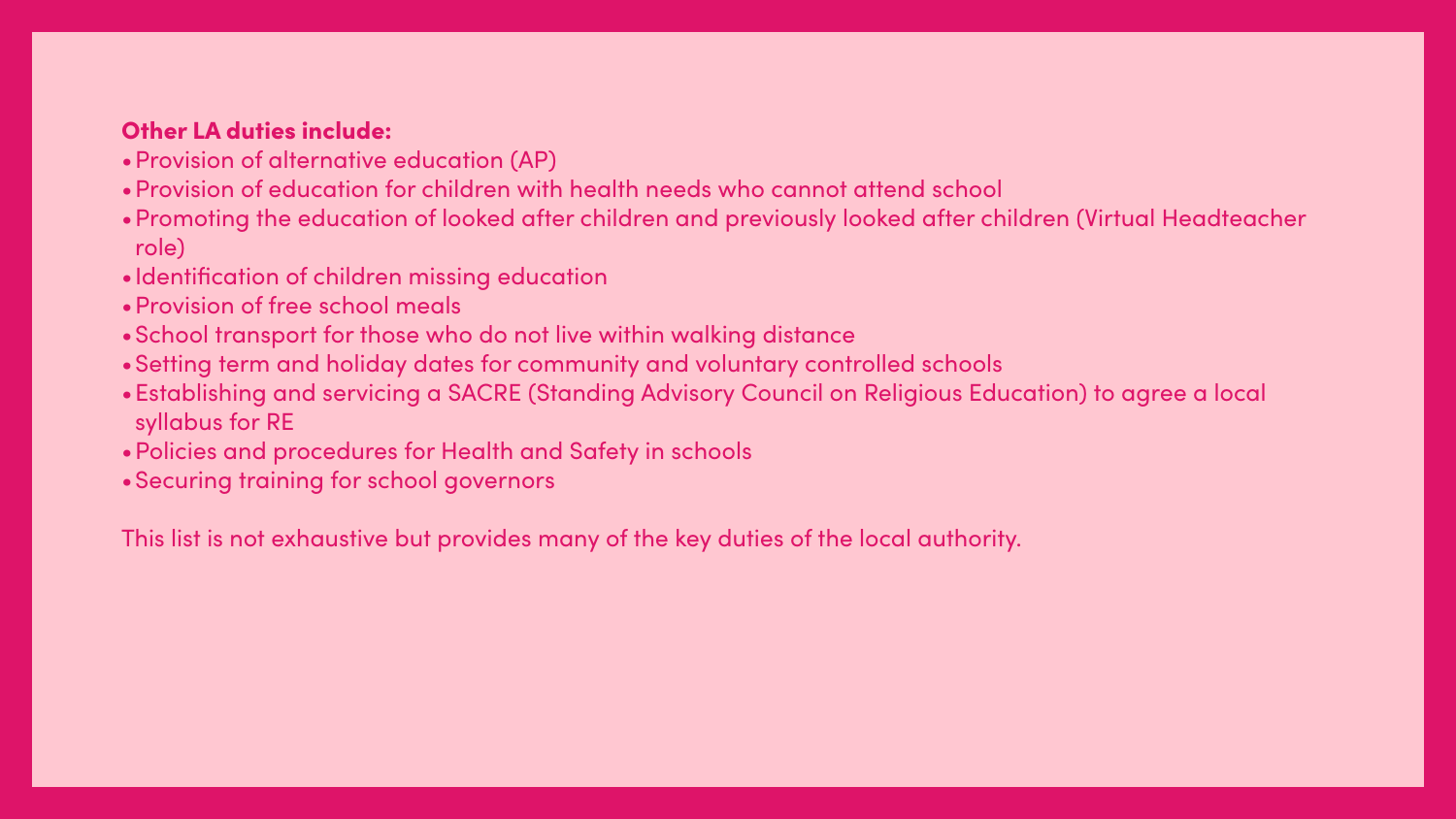# The Role of Regional School Commissioners

# Regional Schools Commissioners act on behalf of the Secretary of State and are accountable to the National

- Schools Commissioner. There are 8 RSCs that operate across the regions and their main responsibilities are:
	-
- •intervening in academies that Ofsted has judged inadequate
- •intervening in academies where governance is inadequate
- •deciding on applications from local authority maintained schools to convert to academy status
- •intervening in maintained schools judged to be inadequate by Ofsted by providing them with a strong sponsor
- •encouraging and deciding on applications from sponsors to operate in a region •taking action to improve poorly performing sponsors
- 
- •advising on proposals for new free schools
- •taking decisions on the creation and growth of multi academy trusts
- •advising on whether to cancel, defer or enter into funding agreements with free school projects

Each RSC is supported by a Headteacher Board which is made up of experienced academy headteachers who advise and challenge RSCs on the decisions they make. RSCs also work closely with the ESFA to provide oversight and scrutiny of academy trusts' performance in relation to educational performance, financial

management and governance.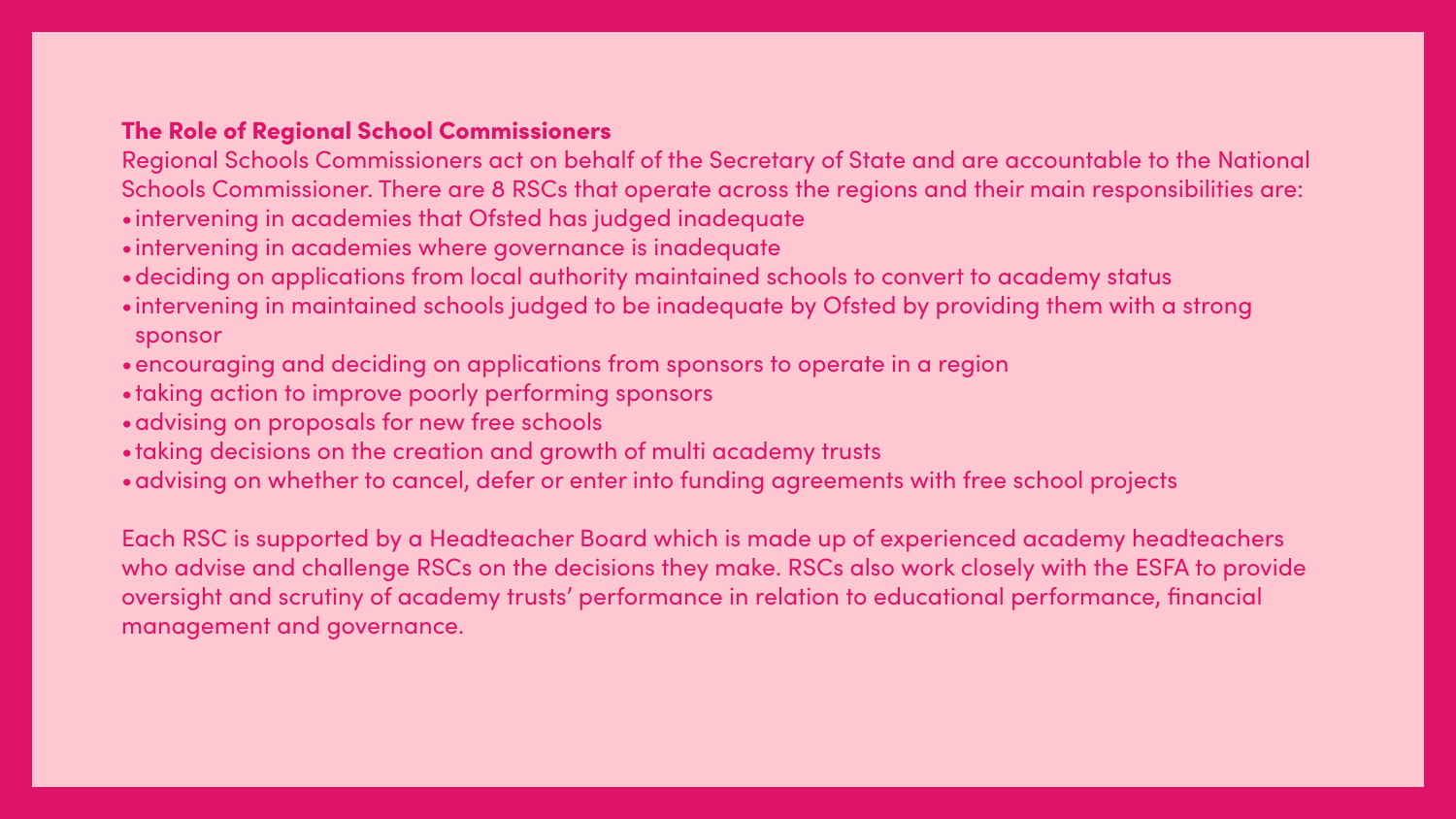# RSCs work in partnership with local authorities, Teaching Schools, local dioceses and Ofsted.

# Teaching Schools

Most local authorities have Teaching Schools in their areas. Teaching Schools are good or outstanding schools who work with other schools to provide high quality training and support for school improvement in their local area. Their role includes:

- •co-ordinating and delivering high quality school based initial teacher training (ITT)
- •spreading excellent practice by supporting other schools, particularly those that need it most
- 

•providing professional and leadership development for teachers and leaders across their network

Increasingly, school to school support is coordinated by a Teaching School as they can draw upon a range of system leaders including national leaders of education (NLEs) and national leaders of governance (NLGs) outstanding Headteachers and Chairs of Governors who can support other schools.

# School Governing Bodies

All maintained schools are governed by a school governing body. Responsibility lies with the whole governing body rather than individual members. Each governing body has an Instrument of Government which specifies the constitution of the governing body. Whilst governors are volunteers, a paid clerk provides administrative support. The school governing body is expected to operate at a strategic level leaving the headteacher accountable for the day to day operation of the school. It has three core functions: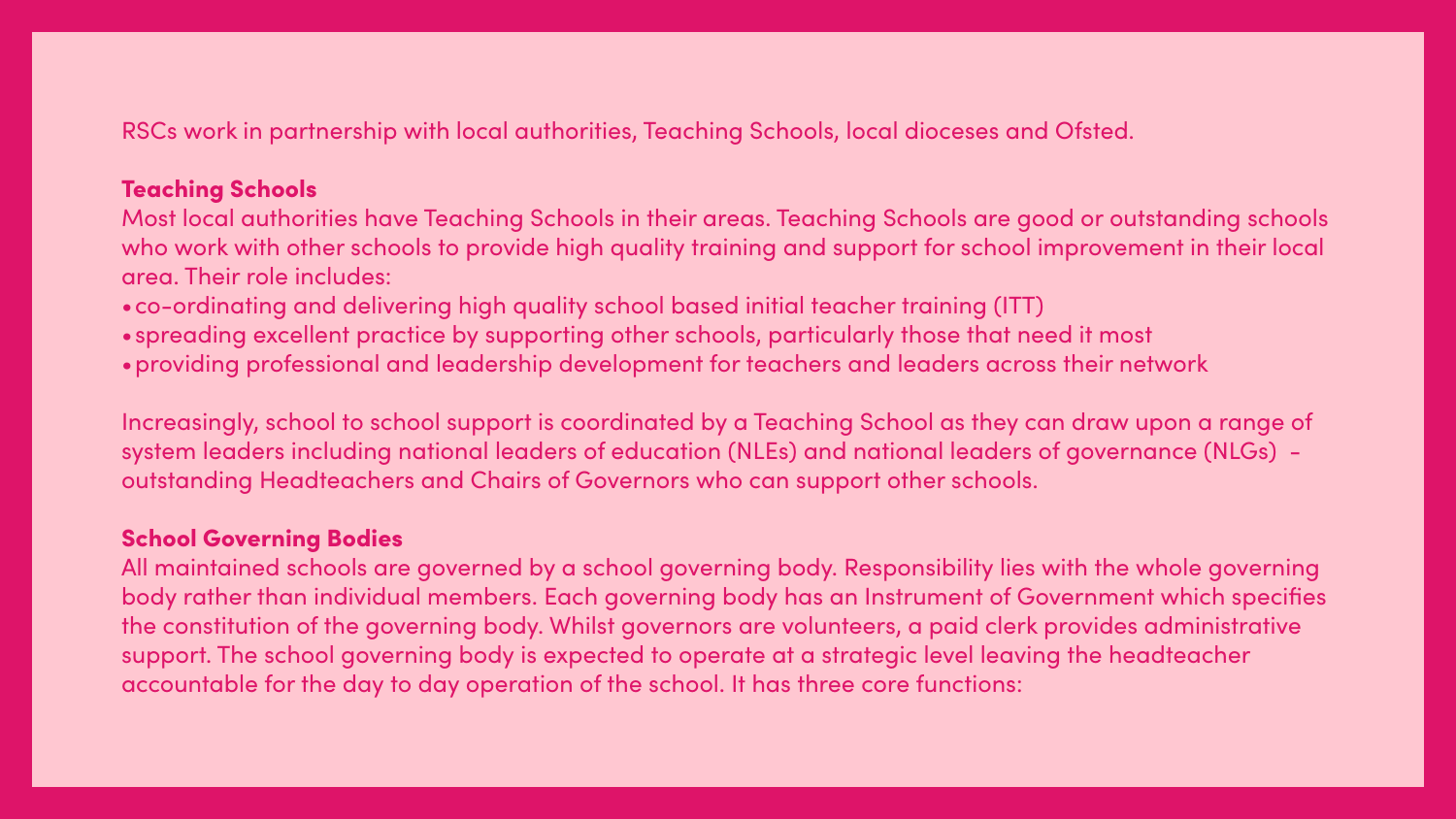# •ensuring clarity of vision, ethos and strategic direction

•holding leaders to account for the educational performance of the school and its pupils, and for the

- performance management of staff
- •overseeing the financial performance of the school and making sure money is well spent

Governors should have a mix of skills which enable them to contribute to the effective governance of the school. 'Foundation' governors are appointed in voluntary aided and voluntary controlled schools to ensure the religious character of the school is preserved.

# Academies and Multi Academy Trusts

Single Academies are governed by an Academy Trust or a Multi Academy Trust (MAT) if it has responsibility for more than one school. Each Academy Trust has two layers of accountability: •members who operate at a strategic level and have ultimate control of the direction of the academy trust •trustees or directors who have responsibility for the day to day management and operation of the academy trust – usually known as the board of trustees. The board of trustees have exactly the same core functions as a school governing body in a maintained school and must ensure that it operates in accordance with the trust's funding agreement with the Secretary of State.

MATs may have a Chief Executive Officer performing an overarching strategic role without being the substantive head of any schools in the trust.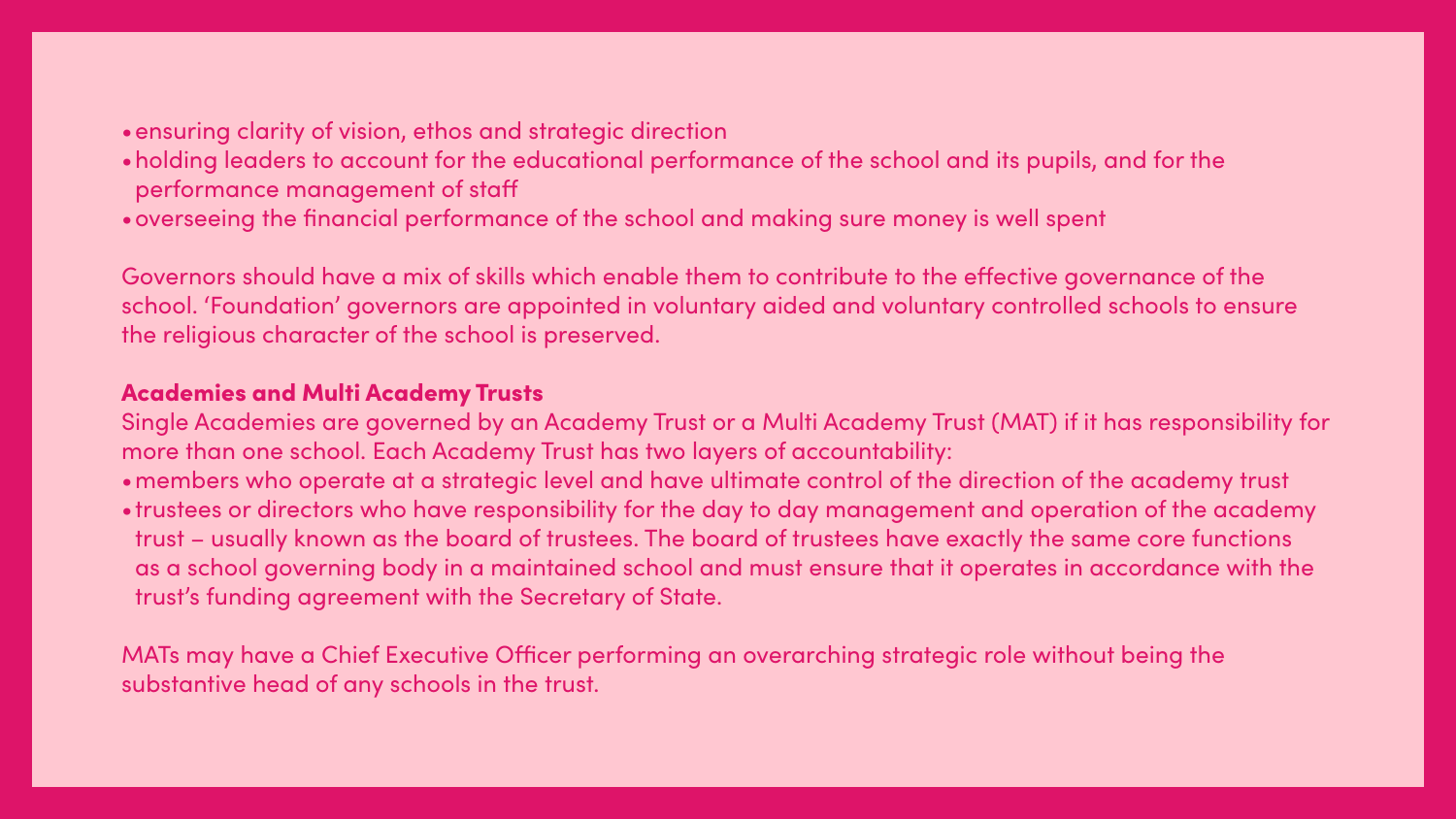# Ofsted and Inspections of Schools

# Ofsted inspects schools under the Education Inspection Framework (EIF). How often Ofsted inspects a school

depends on the findings of its previous inspection.

Schools judged 'outstanding' at their most recent inspection have been exempt from routine inspections in the past but from January, Ofsted will introduce routine inspections on a five yearly basis for this category of schools. Nursery schools, Special schools and Pupil Referral Units are still inspected in the same way that schools judged as 'good' are.

Schools judged 'good' at their most recent inspection will usually receive an inspection every four years to confirm that the school remains good. This is known as a Section 8 inspection. However, if early indications suggest that a school is better than it was or that standards have declined, Ofsted will carry out a full inspection which is known as a Section 5 inspection.

Schools judged 'requires improvement' at its last inspection is a school that provides an acceptable standard of education but will be inspected again within a period of 30 months.

Schools judged 'inadequate' are in a category of concern and that means the school has serious weaknesses or requires special measures.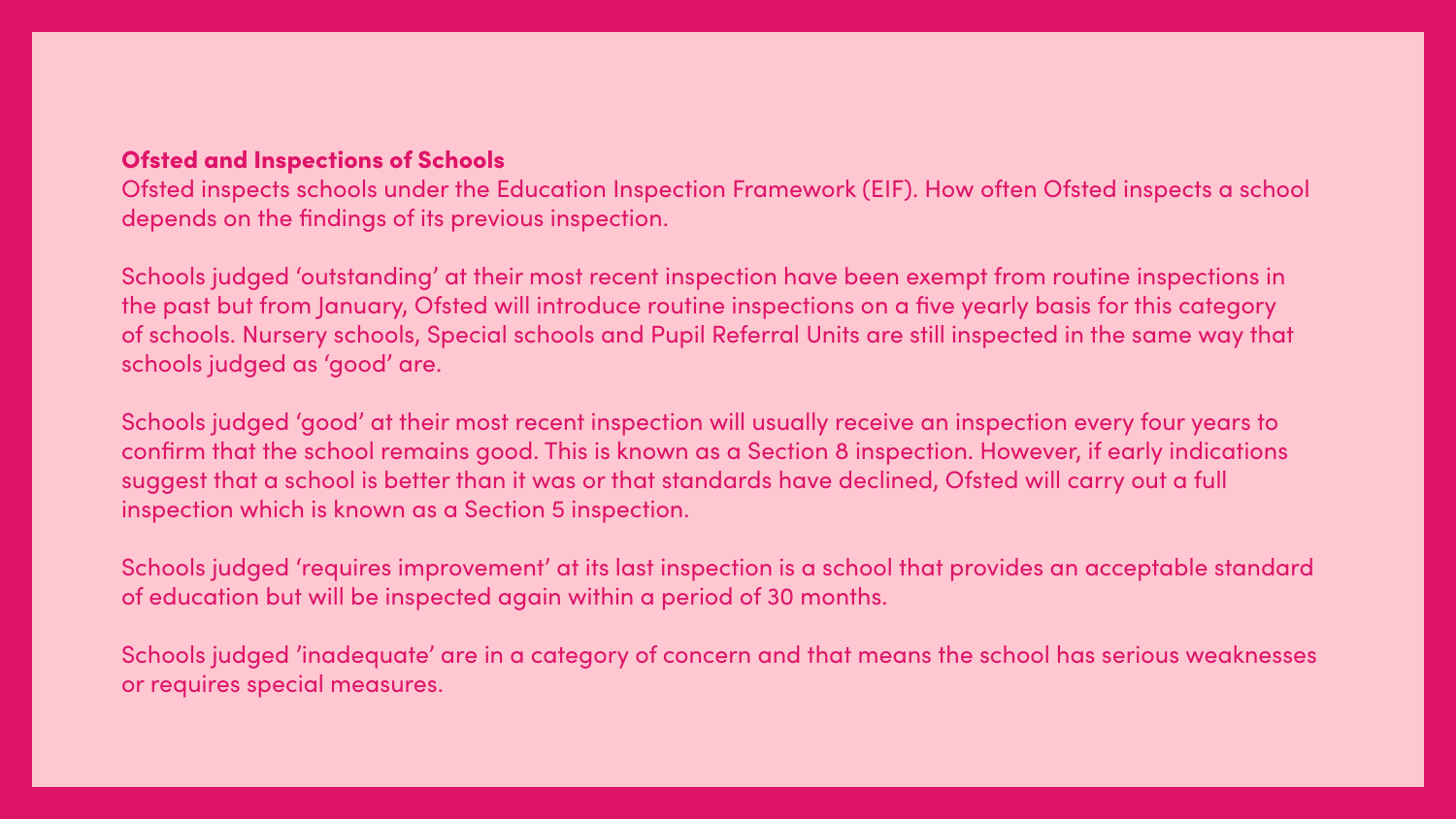In these circumstances, the Secretary of State will issue an Academy Order to a maintained school which will then become a sponsored academy.

If an academy is judged inadequate, Ofsted will monitor its progress. If an academy is judged as having serious weaknesses or requiring special measures, it will either be re-brokered to a new multi-academy trust or it will be monitored by Ofsted on its progress.

# Current Government Policies

•greater focus on further and technical education to ensure that post 16 education is well funded and young

- •increasing per pupil funding for primary and secondary schools
- •moving towards delivering funding through a single national funding formula
- •expanding the Free Schools programme
- •increasing teachers' starting pay to £30,000 nationally by September 2022
- people can gain the right skills to support the economy
- •supporting continued preparation of T levels and their delivery from 2020
- 
- young people.

•investing in the creation of a 'National Skills Fund' and in a rebuilding programme to upgrade the FE estate •delivering better value for students in post-18 education and providing the best access for disadvantaged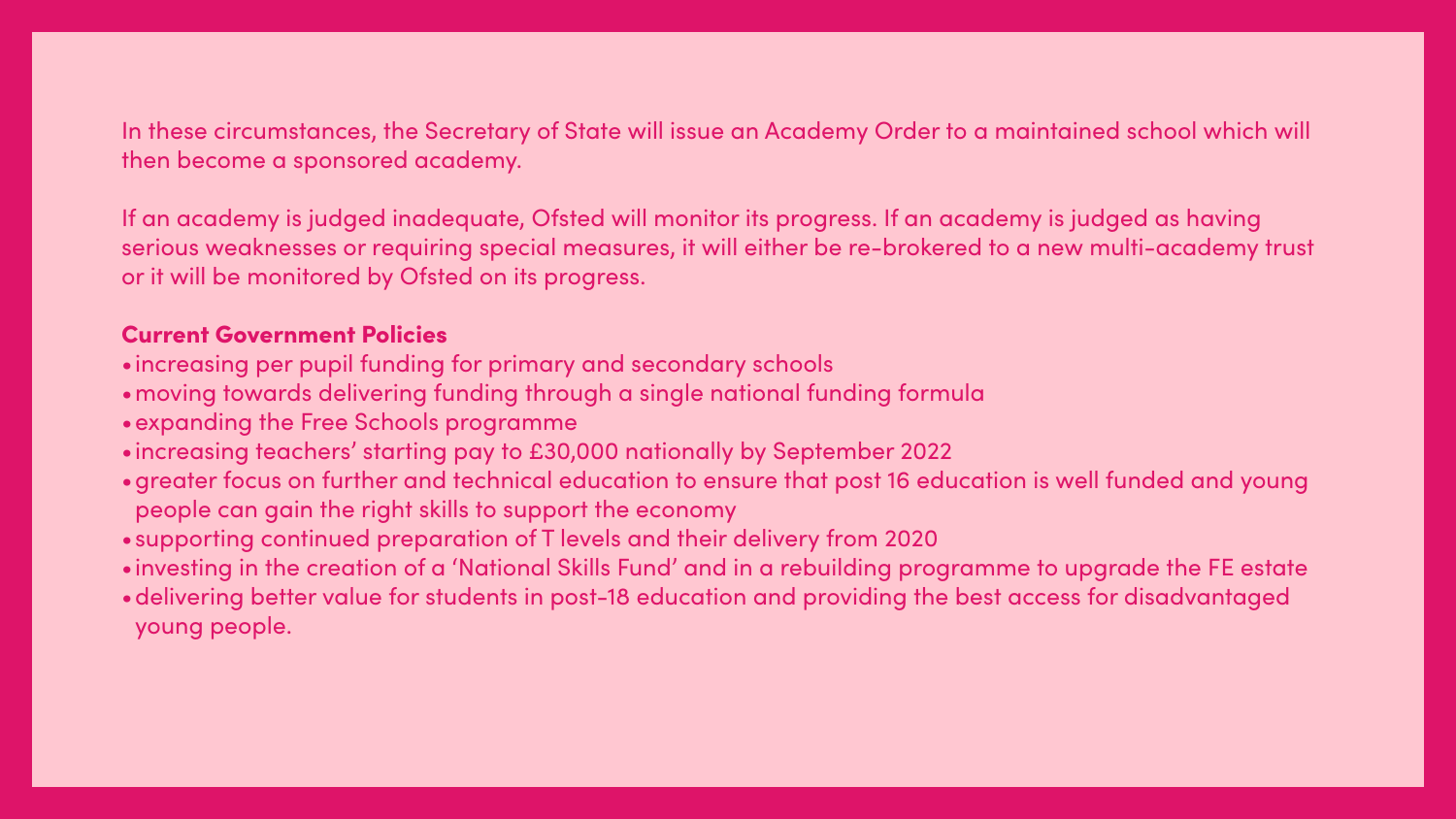# Where can I access further information?

# School Organisation – Gov.UK

N.B. This paper provides a summary overview of the Education system. Details about more specific areas of responsibility of the local authority can be found in separate Briefings as follows:

- •DSG and Schools Funding
- •School Performance
- •School Organisation and Capital Funding
- •SEND Inspections
- •Exclusions, EHE, Off-rolling, Children Missing Education, Fair Access
- •Vulnerable Learners